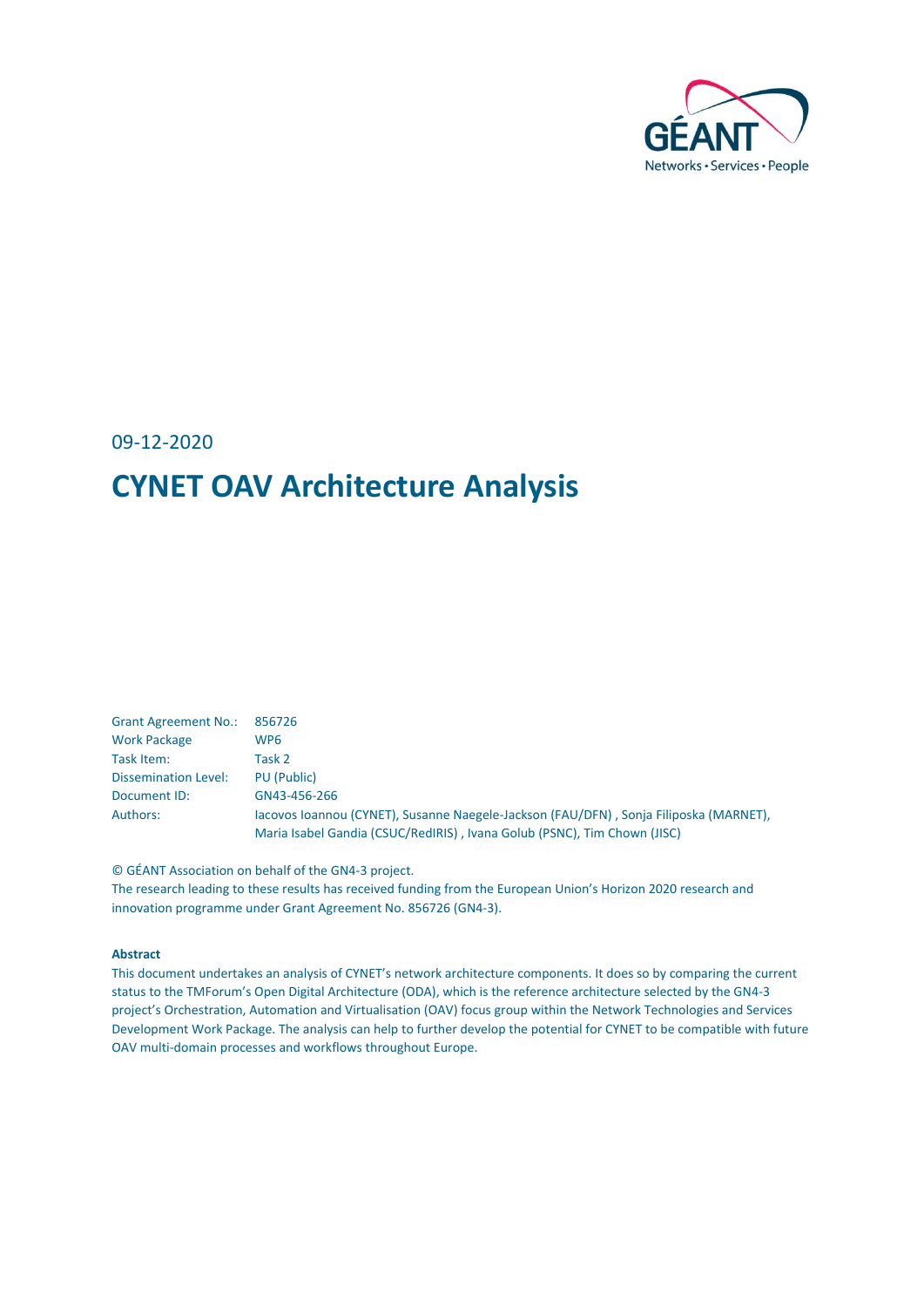

## **Table of Contents**

|              |              | <b>Executive Summary</b>                  | $\overline{2}$ |  |
|--------------|--------------|-------------------------------------------|----------------|--|
| $\mathbf{1}$ | Introduction |                                           |                |  |
| 2            |              | <b>Workflow Analysis</b>                  |                |  |
| 3            |              | 5<br><b>Goals and Requirements</b>        |                |  |
| 4            |              | Mapping to the OAV Reference Architecture | 6              |  |
|              | 4.1          | <b>Engagement Management</b>              | 8              |  |
|              | 4.2          | Party Management                          | 8              |  |
|              | 4.3          | <b>Core Commerce Management</b>           | 8              |  |
|              | 4.4          | Production                                | 9              |  |
|              | 4.5          | Decoupling & Integration                  | 9              |  |
|              | 4.6          | Intelligence Management                   | 10             |  |
| 5            | Conclusions  |                                           | 11             |  |
| References   |              |                                           | 12             |  |
| Glossary     |              |                                           | 13             |  |

# **Table of Figures**

| Figure 4.1: CYNET OAV architecture mapped to TMForum's ODA |  |
|------------------------------------------------------------|--|
|------------------------------------------------------------|--|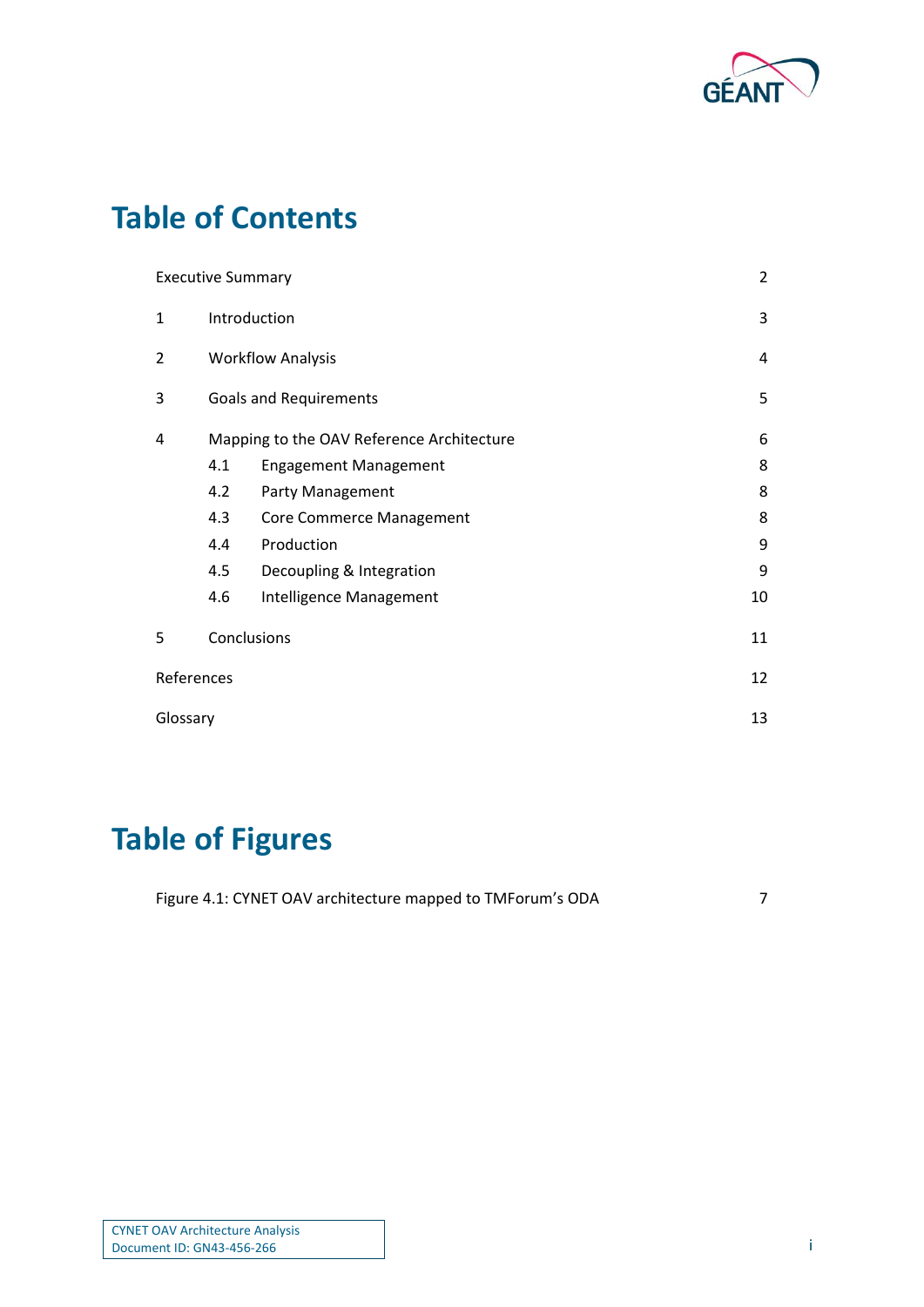

## <span id="page-2-0"></span>**Executive Summary**

This document analyses CYNET's network architecture components by comparing its current status to the TMForum's Open Digital Architecture (ODA), which is the reference architecture selected by the GN4-3 project's Orchestration, Automation and Virtualisation (OAV) focus group within the *Network Technologies and Services Development* Work Package.

The analysis aims to help to further develop CYNET's potential to be compatible with future OAV multidomain processes and workflows throughout Europe, and concludes that the CYNET architecture, although independently developed, and at an early stage of its automation journey, can be aligned with the ODA core principles and design concepts. Overall, the ODA information governance (with the use of Open APIs and TM Forum Frameworx standards) can help CYNET to move towards a digital transition at its own pace, while remaining compatible with others who also work aligned to the ODA reference architecture.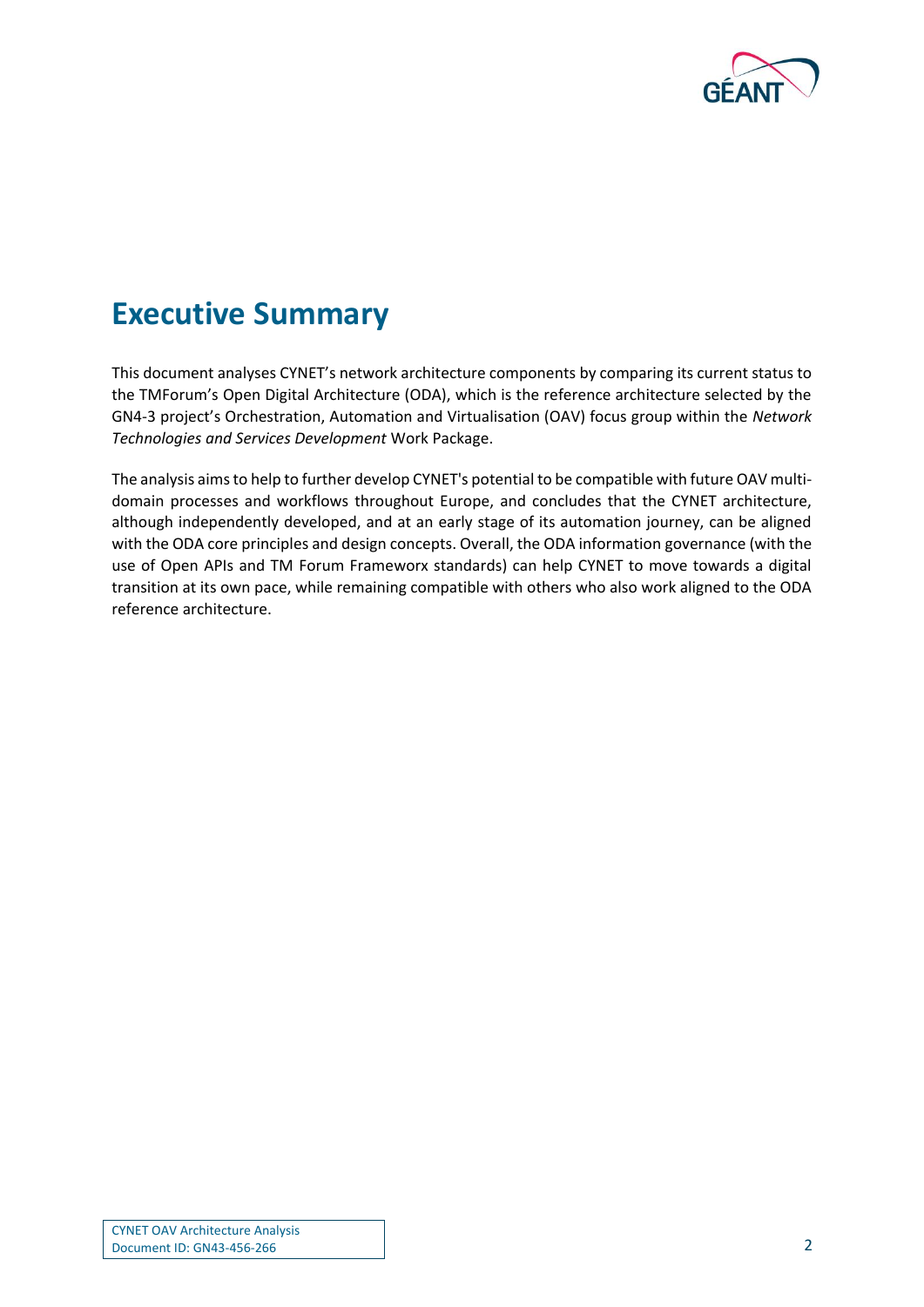

### <span id="page-3-0"></span>**<sup>1</sup> Introduction**

CYNET is Cyprus' National Research and Education Network. It provides a network infrastructure for the Cypriot Research and Education Community and connects educational and research institutions. CYNET-II, the national backbone of CYNET, is connected to the European backbone GÉANT which is part of the world-wide community of research and education networks. Because Cyprus is a small island, CYNET is a National Research and Education Network (NREN) that serves only a few universities (around 17) which has so far allowed its workflows to be mainly non-automated processes. However, although CYNET is currently only at the beginning of its journey into Orchestration, Automation and Virtualisation (OAV), going forward the organisation would like to do more to benefit from adopting OAV principles, and to make sure it is compatible with future OAV multi-domain processes and workflows throughout Europe. Therefore, in May 2019, CYNET participated in a GÉANT survey about orchestration, automation and virtualisation [\[OAVS\]](#page-12-1) conducted by the GN4-3 project. CYNET is also an active participant in the Network Services Evolution and Development Task (Task 2) of the GÉANT4-3 project's Network Technology and Services Development Work Package (WP6), particularly in the OAV focus groups related to OAV terminology, reference architecture and training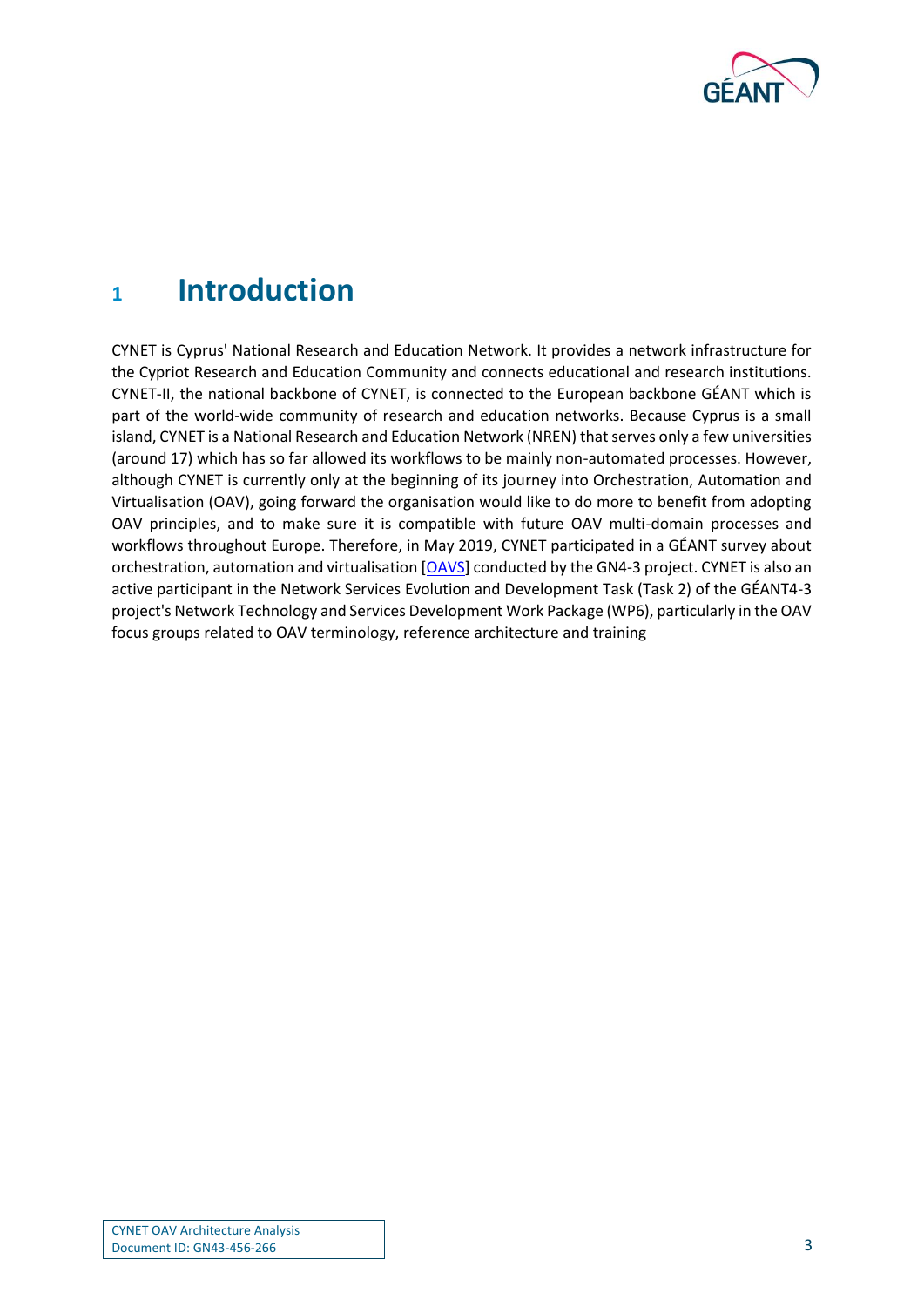

## <span id="page-4-0"></span>**<sup>2</sup> Workflow Analysis**

The current Operation Support System (OSS) in CYNET comprises several components that are a mixture of commercial and open source modules. For example, CYNET utilises XEN virtualisation techniques in conjunction with Azure cloud services. CYNET also uses the Request Tracker for Incident Response (RTIR) solution for workflow monitoring and ticketing. The Office 365 Excel workbook is widely used for inventory and customer support.

The current workflows in CYNET can best be described by the following use case:

A customer is interested in CYNET's EumedConnect2 service. The customer downloads the Excel sheet for the service from the CYNET services page, fills in the form, and then emails it to the CYNET info email address. When the customer's request for the EumedConnect2 service arrives, it is manually saved to the file server as an Excel worksheet, and a ticket is manually opened for the technicians to handle the request at the RTIR (with the Excel sheet attached to the ticket). Next, the manager assigns the ticket/request from RTIR to a CYNET technician. If the service needs changes/additions to the customer's roles/permissions in terms of accessing the GÉANT service, the technician who has access to Active Directory and/or LDAP adjusts the permissions of the customer accordingly (this is necessary, because GÉANT services are set up locally in CYNET's internal servers; therefore, the managing of the access is executed by CYNET technicians). Once the technician resolves the ticket/request and adds the service to be monitored in Nagios, the manager updates and closes the ticket/request in RTIR, and informs the customer and the manager via email that the Excel sheet needs to be updated and saved on the file server.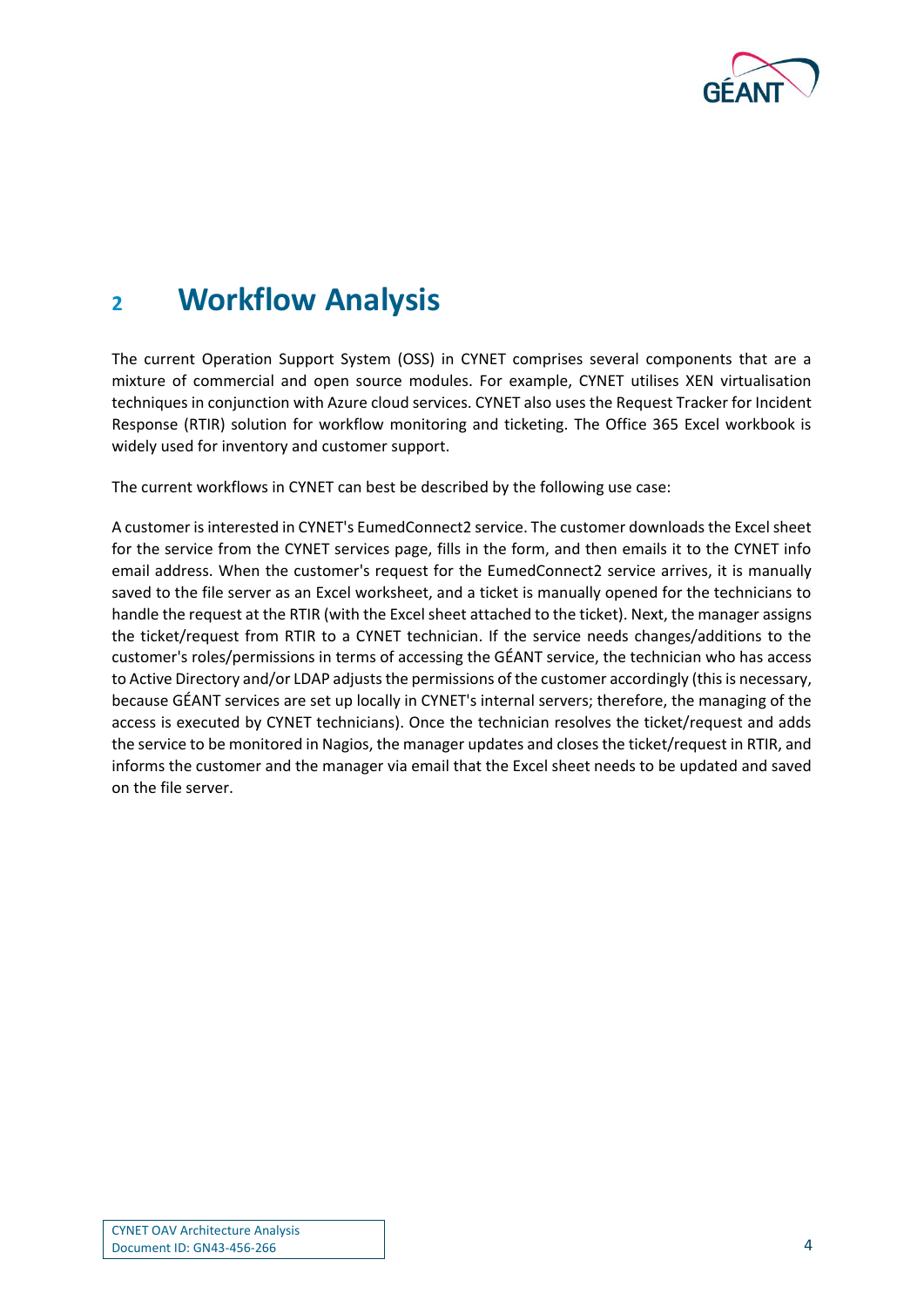

## <span id="page-5-0"></span>**<sup>3</sup> Goals and Requirements**

Although its workflows are currently not supported by automation or orchestration, CYNET is planning to use orchestration with automated components in the future. Being able to set up a central configuration management database for automating network provisioning is seen as a benefit of establishing automation and orchestration. This ensures the integrity of the configuration and accurate monitoring by having a single point of truth for configuration data, rather than using multiple version control repositories of configuration files on network devices. An advantage of using a multidomain management orchestrator is the option to grant self-service operations to customers (e.g. Cyprus universities) for requesting network additions or changes.

CYNET is also planning to provide services like Campus Network management as a Service (CNaaS) [\[CNaaS\]](#page-12-2) with a self-service integration through an orchestrator in the future. Therefore, a multidomain management orchestrator is a necessity for letting customers manage their own networks which are provided by CYNET via CNaaS (as shown in the CNaaS project) with self-service management (as shown in the NMaaS project) [\[NMaaS\]](#page-12-3).

For the above reasons, CYNET will in the future hand over control to the customer via a self-service portal. CYNET sees this self-service approach as a benefit of OAV implementation in addition to the enhanced management of the complete service lifecycle (i.e. strategy decision, design, build, operate, improve), which targets the operations of provisioning, change-add-remove, termination, and the capability to offer composable services [\[ITIL\]](#page-12-4), [\[FRAM\]](#page-12-5). The main requirements for the realisation of orchestration and automation, as seen by the CYNET development team, include:

- One place to hold all the network configurations (central repository).
- Automation through orchestration. This central repository of all network configurations can be used by any automating component to automatically set up a series of network elements.
- Flexible and dynamic design of the network in a security-conscious manner. Therefore, it will have the ability to detect and restrict unauthorised access. However, if any unauthorised change occurs on a network element, provisioning will enable the automation component to roll back the changes at a specific time, based on the central repository of all network configurations.
- Use of standardised interfaces based on REST Application Programming Interfaces (APIs).
- Definition of workflows that will be part of predefined processes for service provisioning, using standardised steps that are essential to deploy each specific service type.
- The final aim is to move towards working with different technology domains. The management of all devices (for networking and for services) that belong to a technical domain will be done in a uniform manner, enabling the creation of standardised workflows on the orchestration layer.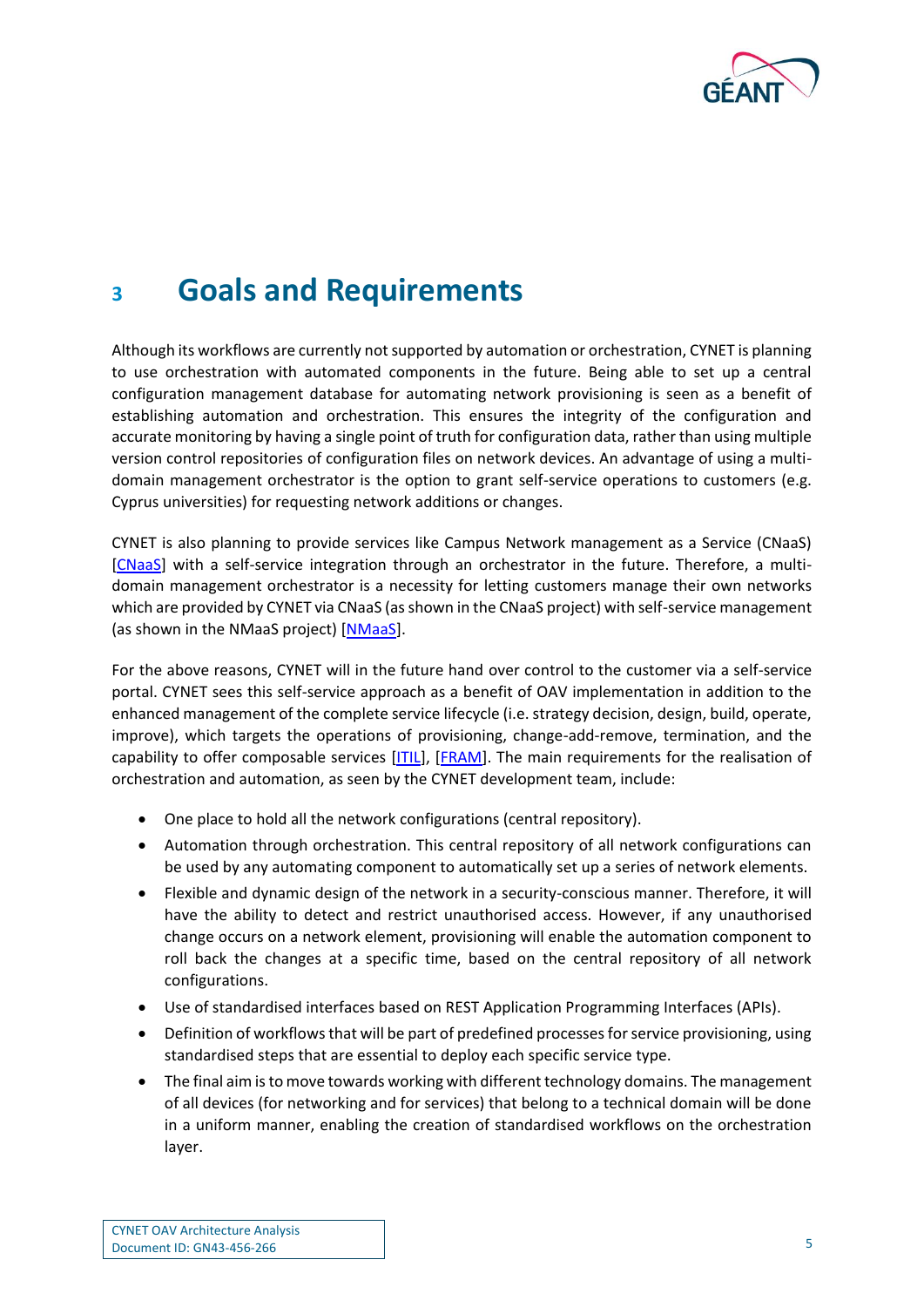

## <span id="page-6-0"></span>**<sup>4</sup> Mapping to the OAV Reference Architecture**

To ensure that CYNET's OAV platforms will be compatible with other NRENs, and to allow CYNET to go forward with OAV at its own pace, CYNET would like to follow a flexible reference architecture in its digital transformation process. As reported in Deliverable D6.6 Transforming Services with Orchestration and Automation [\[D6.6\]](#page-12-6), the GN4-3 WP6 OAV architecture team selected TMForum's Open Digital Architecture (ODA) [\[ODA](#page-12-7)] as an open reference "blueprint" against which GÉANT community organisations can map their own architectures. The ODA architecture uses functional building blocks and open APIs, which offers the potential needed for the type of decoupling and integration that CYNET envisions to be achieved, and future multi-domain provisioning that is based on a common multi-domain reference framework. This section explores the mapping of CYNET's platforms to ODA.

An analysis was performed at CYNET to identify all CYNET architectural components, and to investigate how they could be matched to TMForum's ODA reference architecture and its functional blocks. When put into this context, the CYNET architecture can be mapped as in Figure 4.1, which shows its functional representation. The grey boxes in the diagram correspond to CYNET architecture components, and their placement within the ODA functional blocks is defined based on their main functionalities.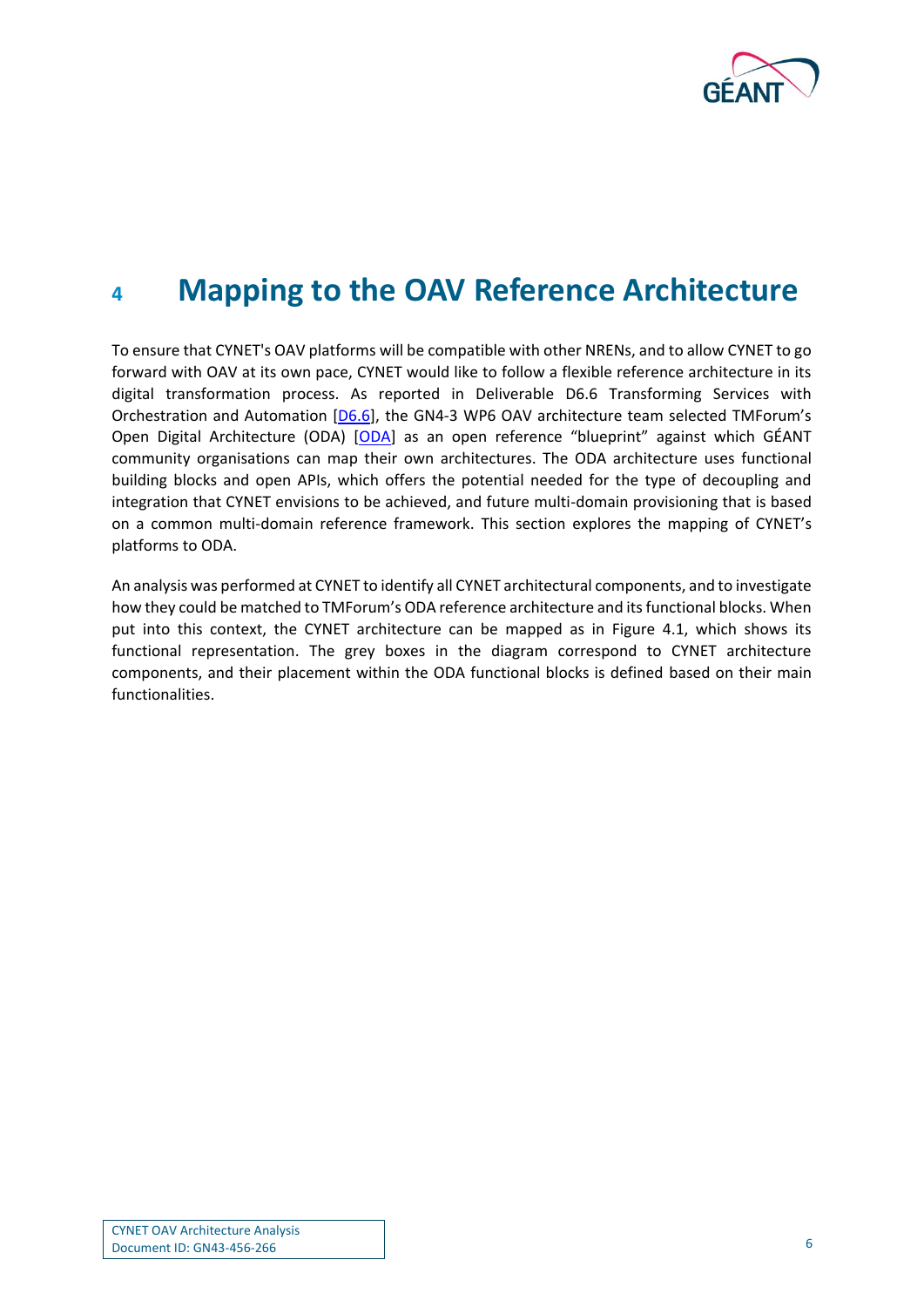#### Mapping to the OAV Reference Architecture





#### <span id="page-7-0"></span>Figure 4.1: CYNET OAV architecture mapped to TMForum's ODA

When compared to the ODA core concepts and design principles, it is evident that the CYNET architecture has considered and adopted some similar ideas and approaches, e.g. using an RTIR-based service management process that is not only responsible for the implementation and lifecycle of the service, but is also used to put monitoring of the service and SLA tracking into place. The RTIR ticket system is part of core commerce management compared to ODA core concepts.

The following sections describe all functional blocks of the ODA architecture, and how CYNET's current architecture can be mapped to this reference model. This will later make it possible to identify common interfaces for OAV processing in the multi-domain environment not only for GÉANT NRENs but also for CYNET's other partners and customers.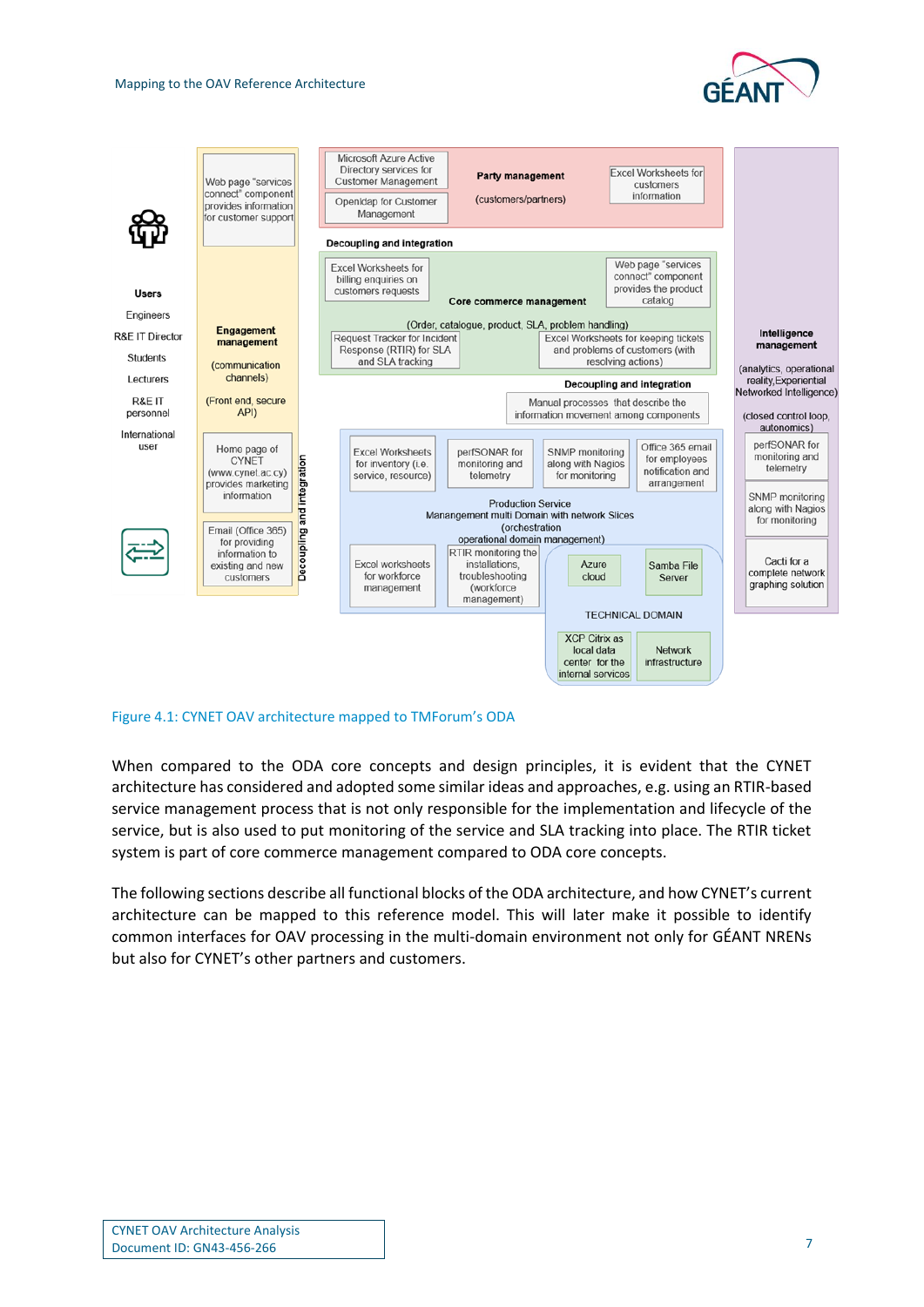

### <span id="page-8-0"></span>**4.1 Engagement Management**

The Engagement Management functions of ODA in CYNET can be associated with:

- The Home page of CYNET [\[Cynet\]](#page-12-8), which provides information about services, CYNET policies, CYNET processes, marketing, the network, etc.
- An e-mail communication channel using Office 365 for the main user engagement of CYNET, providing information to existing and new customers, as well as promoting new or existing services to new and other potential customers.
- Customer support by informing new or existing customers. More specifically, CYNET defines customer management procedures where each customer must find the appropriate Excel sheets, and submit the relevant form(s) via email [\[Procedures\]](#page-12-9).

### <span id="page-8-1"></span>**4.2 Party Management**

In CYNET, the Party Management functional domain components deal with:

- Storing information of existing and new customers using Excel worksheets.
- Management of the accounts (delete/update/insert) of customers (existing/new), carried out through the management component of the Microsoft Cloud/Openldap Active Directory services (LDAP), which includes roles and permissions management.

### <span id="page-8-2"></span>**4.3 Core Commerce Management**

The Core Commerce Management functions of ODA at CYNET consist of:

- Storing records of customer requests (ordering forms to capture order information) using Microsoft Excel template worksheets, which are subsequently used for billing enquiries.
- Managing tickets and problems reported by customers together with the first response actions, using Excel worksheets. Based on the filled out template in Excel, tickets are then manually created and added to the Request Tracker for Incident Response (RTIR) (including SLA and SLA tracking), so that RTIR, using the Puppet-RT module, can keep history and tracking information for all incidents and requests. Once the service is completed, the Excel sheets are saved on a file server.
- The product catalogue, which is provided by the "services connect" component that is hosted on the CYNET website [\[Connect\]](#page-12-10).
- GÉANT services, which are offered by CYNET alongside other services by the "services connect" component [\[Connect\]](#page-12-10), which serves as an extension to CYNET's product catalogue. Examples of these GÉANT services are certificates, eduroam, perfSONAR, NMaaS, WiFiMon, PMP services, Connections, and eduVPN. Examples of non-GEANT services that CYNET provides are the services that the EUMEDGRID project offers, i.e. EUmedGridsupport and EumedConnect2.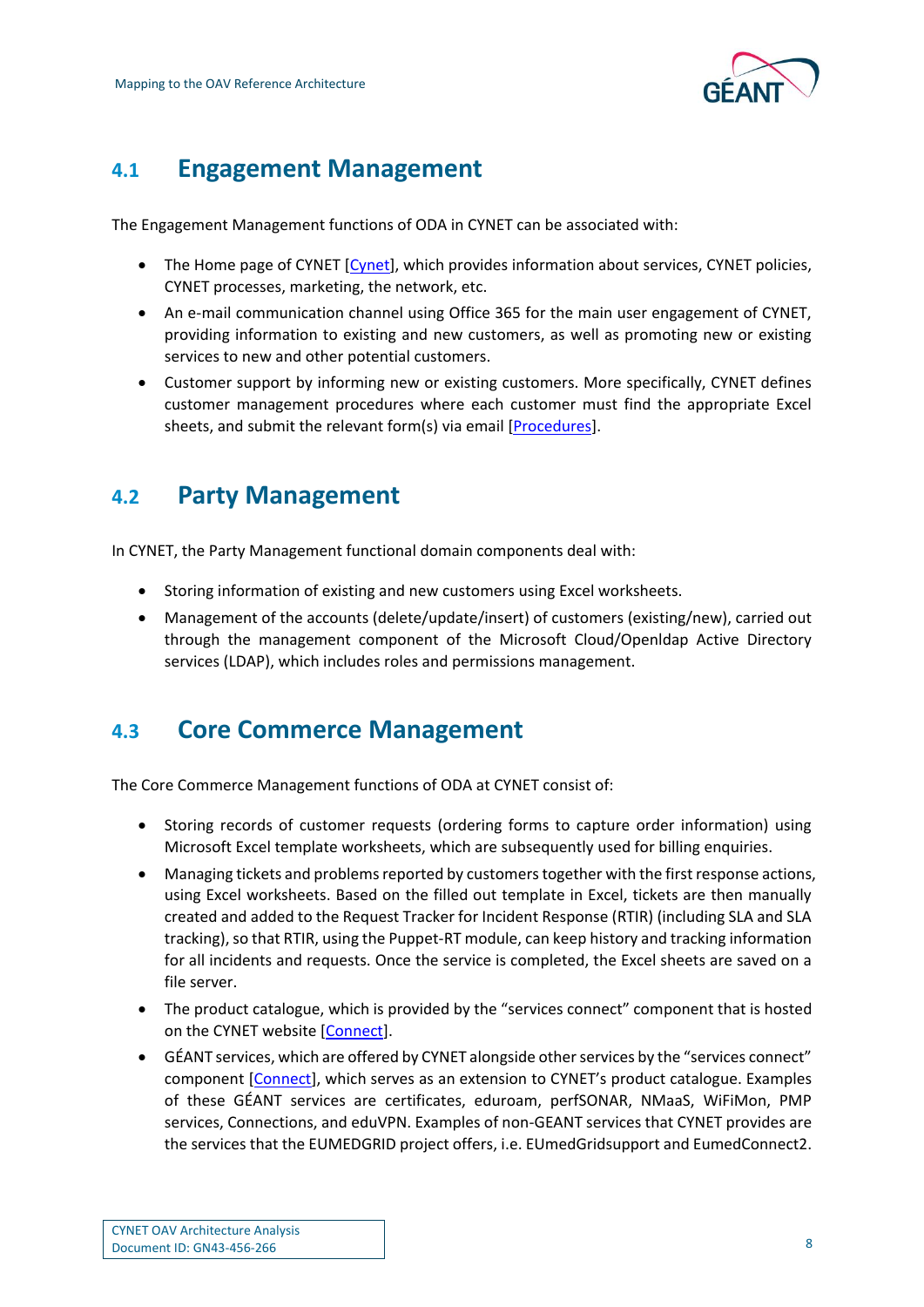

### <span id="page-9-0"></span>**4.4 Production**

For the Production Management functional domain, the ODA components/modules that can be associated are best understood if the service provisioning process is examined first.

The process of service provisioning starts with a request made by new or existing customers, using a template Excel file that is downloaded from the CYNET website, and submitted to CYNET via email. Next, the administrative person responsible for handling the customer SLA and implementation of services creates a ticket in the RTIR as a new request and creates a new workflow to be handled by CYNET technicians.

The monitoring of the installations, troubleshooting and support of the workforce people, and, hence, the workforce people management, is handled using Excel worksheets for ticketing, incident flow, and workflows through the CYNET departments using the RTIR workflows.

Throughout the whole process workflow, the manager assigns and monitors the ticket/request from RTIR to a CYNET technician. Once the technician resolves the ticket/request, the technician updates and closes the ticket/request at RTIR, and informs the customer via email. The technician also requests the manager via email to update the Excel sheet to and save it to the file server. If the technician installs software/hardware on the client's side in order to resolve a ticket, the workflow also includes updates of the client's hardware and software inventories (i.e. service, resource), which is stored in the form of Excel worksheets.

perfSONAR and SNMP monitoring tools along with Nagios are used to monitor the current runtime metrics, and the current operation of the network and server infrastructure. These monitoring tools can give a runtime indication of the status of the network and servers that are located in the CYNET network in terms of network resources and hardware resources utilisation (e.g. utilisation of bandwidth, CPU, memory, and storage).

The current technical domains in CYNET include a Citrix XCP XENSERVER, which is used to provide internal service resources, and Azure along with Microsoft Office 365, which are used to provide cloud resources, network infrastructure resources (e.g. Juniper routers, Juniper switches), and Samba file service resources.

The CYNET email service is hosted in the cloud technical domain, which is based on Microsoft Azure and Office365, and is used for employee notification and request submission and handling. The rest of the software components and internal CYNET services, such as the RTIR software and Samba file services, are hosted in CYNET's local data centre. This technical domain is used for hosting Virtual Machines (VMs) that reside in CYNET. XCP Citrix is used for the local data centre, where management is performed using "Xen Orchestra XCP-ng / XenServer".

### <span id="page-9-1"></span>**4.5 Decoupling & Integration**

The implementation of ODA's Decoupling & Integration can be associated with the manual processes and procedures that are put in place and describe how to move information from one component to another. Based on the CYNET NREN needs, these processes can be automated in the future.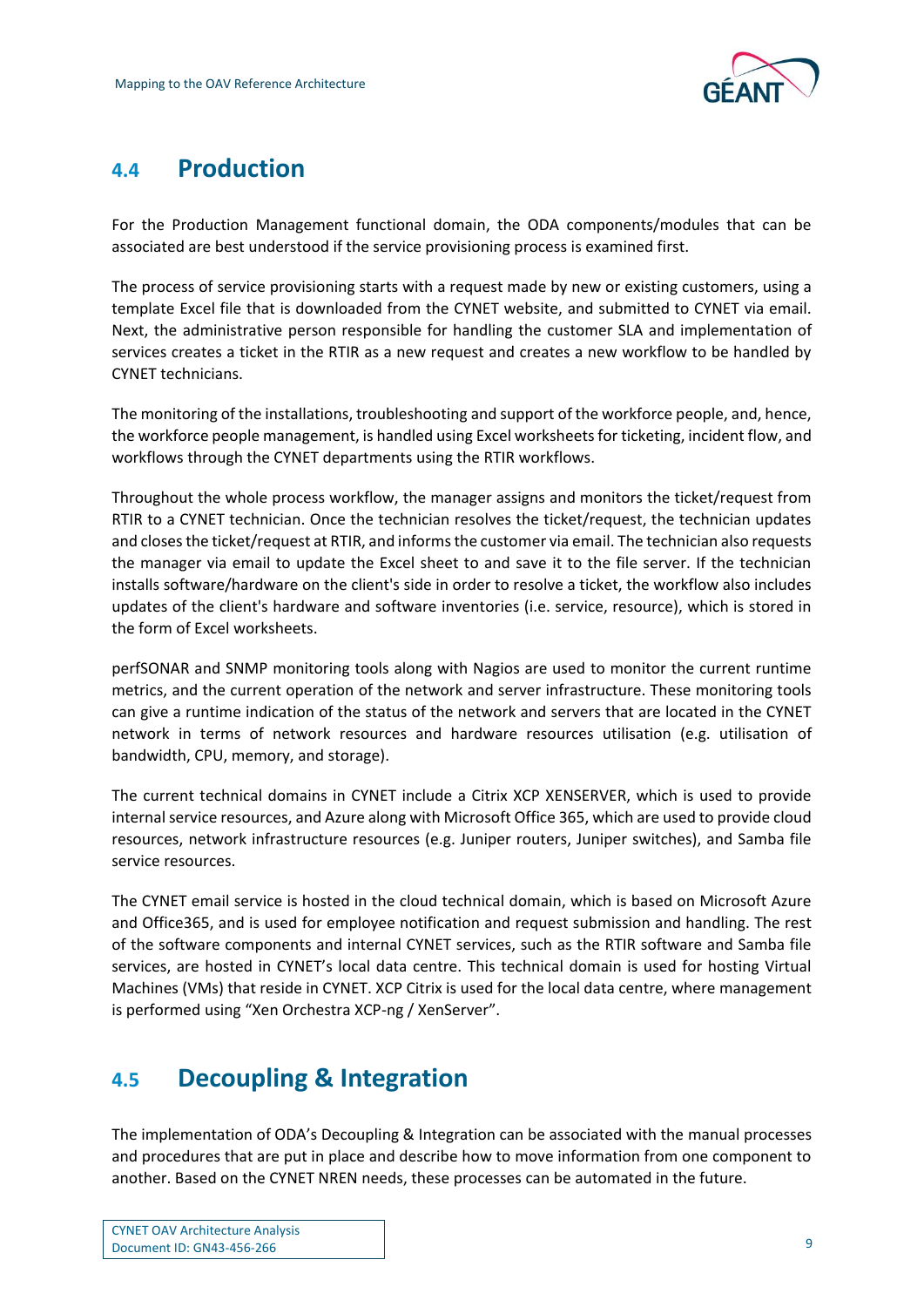

### <span id="page-10-0"></span>**4.6 Intelligence Management**

The implemented Intelligence Management functions can mostly be associated with data gathering and data management processes. In CYNET, perfSONAR is used for monitoring and telemetry along with SNMP monitoring using Nagios and Cacti for a complete network-graphing solution. The data gathered by the tools are analysed by CYNET technicians for the purpose of capacity planning and troubleshooting. The implementation of a feedback loop or closed control loop is done manually at the moment, based on the information gathered from the monitoring tools. Note that perfSONAR and SNMP monitoring using Nagios are also associated with the production service ODA component, due to the runtime features that are provided in order to monitor the production infrastructure.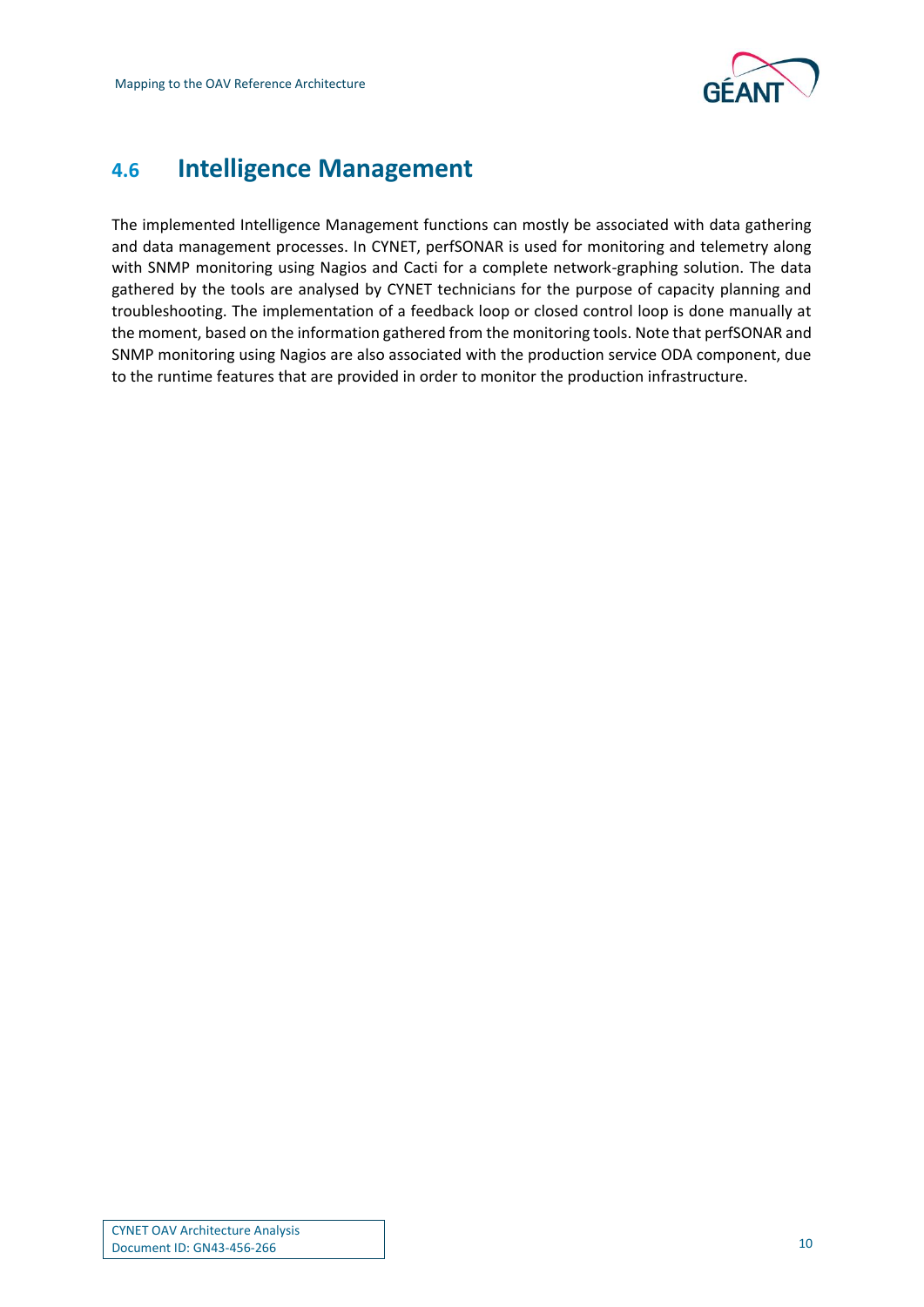

## <span id="page-11-0"></span>**<sup>5</sup> Conclusions**

Overall, it can be concluded that the CYNET architecture, although independently developed, and at an early stage of its automation journey, can be aligned with the ODA core principles and design concepts. The reference architecture of ODA is iterative and versatile, to a great extent modular, and the process of implementing an orchestrator will be easier with ODA alignment, and its decoupling and integration approach in the context of multi-domain orchestration.

The ODA information governance is well designed because the API-based functional building blocks provide the ability to incorporate many components of the internal systems, but also to integrate them with other external systems (if needed) in a multi-domain manner. Overall, the ODA information governance (with the use of Open APIs and TM Forum Frameworx standards) can help CYNET to move towards a digital transition at its own pace, while remaining compatible with others who also work aligned to the ODA reference architecture.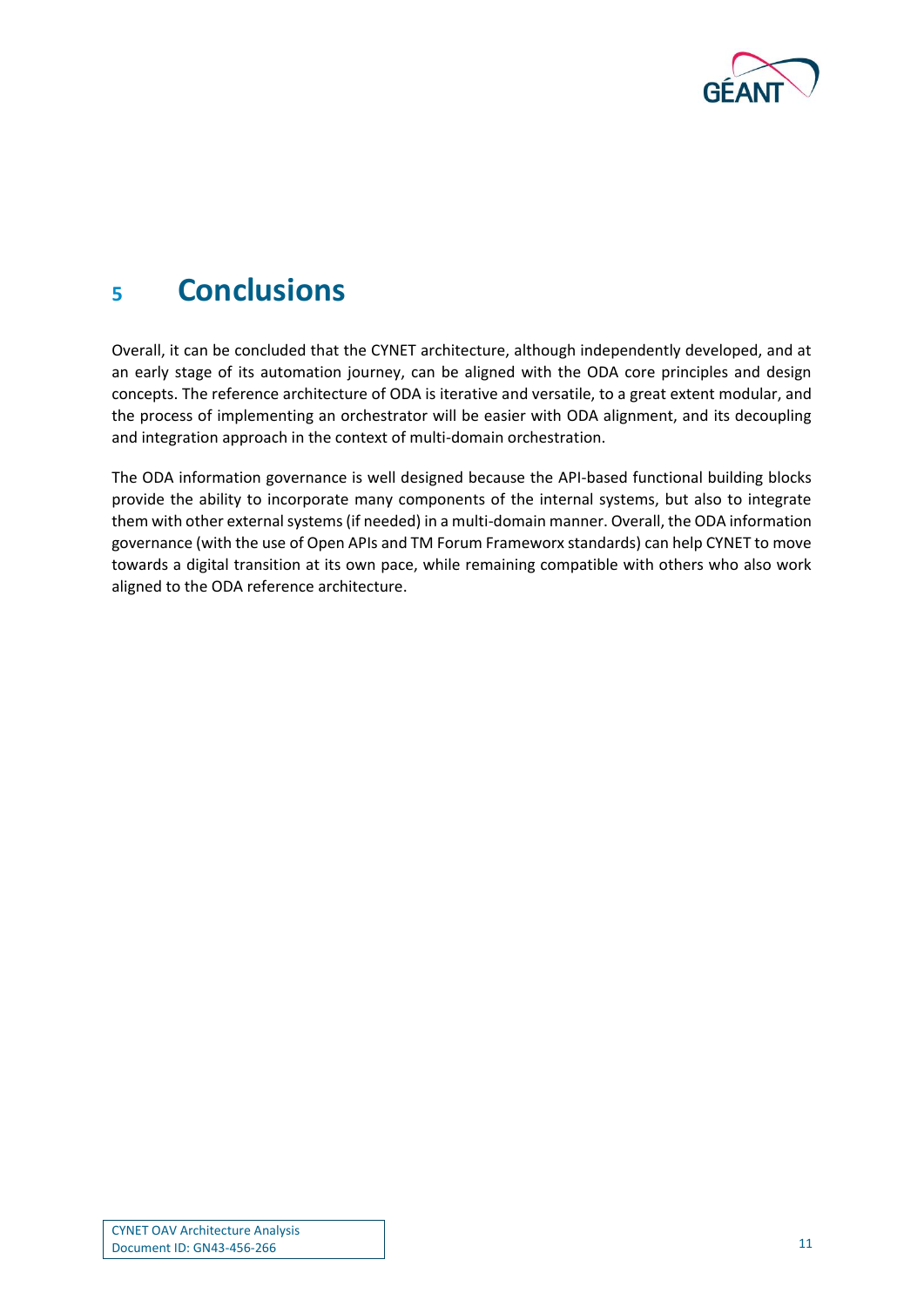

# <span id="page-12-0"></span>**References**

<span id="page-12-10"></span><span id="page-12-9"></span><span id="page-12-8"></span><span id="page-12-7"></span><span id="page-12-6"></span><span id="page-12-5"></span><span id="page-12-4"></span><span id="page-12-3"></span><span id="page-12-2"></span><span id="page-12-1"></span>

| [CNaaS]      | CNaaS Service Definition, CNaaS Project, Workshop on Network        |  |
|--------------|---------------------------------------------------------------------|--|
|              | Management and Monitoring, Copenhagen, 21 October 2019              |  |
|              | https://wiki.geant.org/download/attachments/131629403/CNaaSServiceD |  |
|              | efinition-NEMMO-WS-MIG-GN4-3-WP6-                                   |  |
|              | T3.pdf?version=1&modificationDate=1571649512713&api=v2              |  |
| [Connect]    | http://www.CYNET.ac.cy/english/CYNET Services Connect.htm           |  |
| [Cynet]      | www.cynet.ac.cy                                                     |  |
| $[D6.6]$     | https://www.geant.org/Projects/GEANT Project GN4-                   |  |
|              | 3/GN43 deliverables/D6.6-                                           |  |
|              | Transforming Services with Orchestration and Automation.pdf         |  |
| [FRAM]       | https://www.tmforum.org/tm-forum-frameworx-2/current-release-18/    |  |
| [ T L]       | https://wiki.en.it-processmaps.com/index.php/ITIL Processes         |  |
| [NMaaS]      | https://www.geant.org/Services/Connectivity_and_network/NMaaS       |  |
| [OAVS]       | OAV Survey, NREN Strategic Consultation Workshop, Amsterdam, 9 May  |  |
|              | 2019                                                                |  |
|              | https://wiki.geant.org/download/attachments/123792049/2019-05-09-   |  |
|              | OAV-Survey-Results-by-Topic.pdf                                     |  |
| [ODA]        | https://www.tmforum.org/resources/whitepapers/open-digital-         |  |
|              | architecture/                                                       |  |
| [Procedures] | http://www.CYNET.ac.cy/english/CYNET Services Connect.htm           |  |